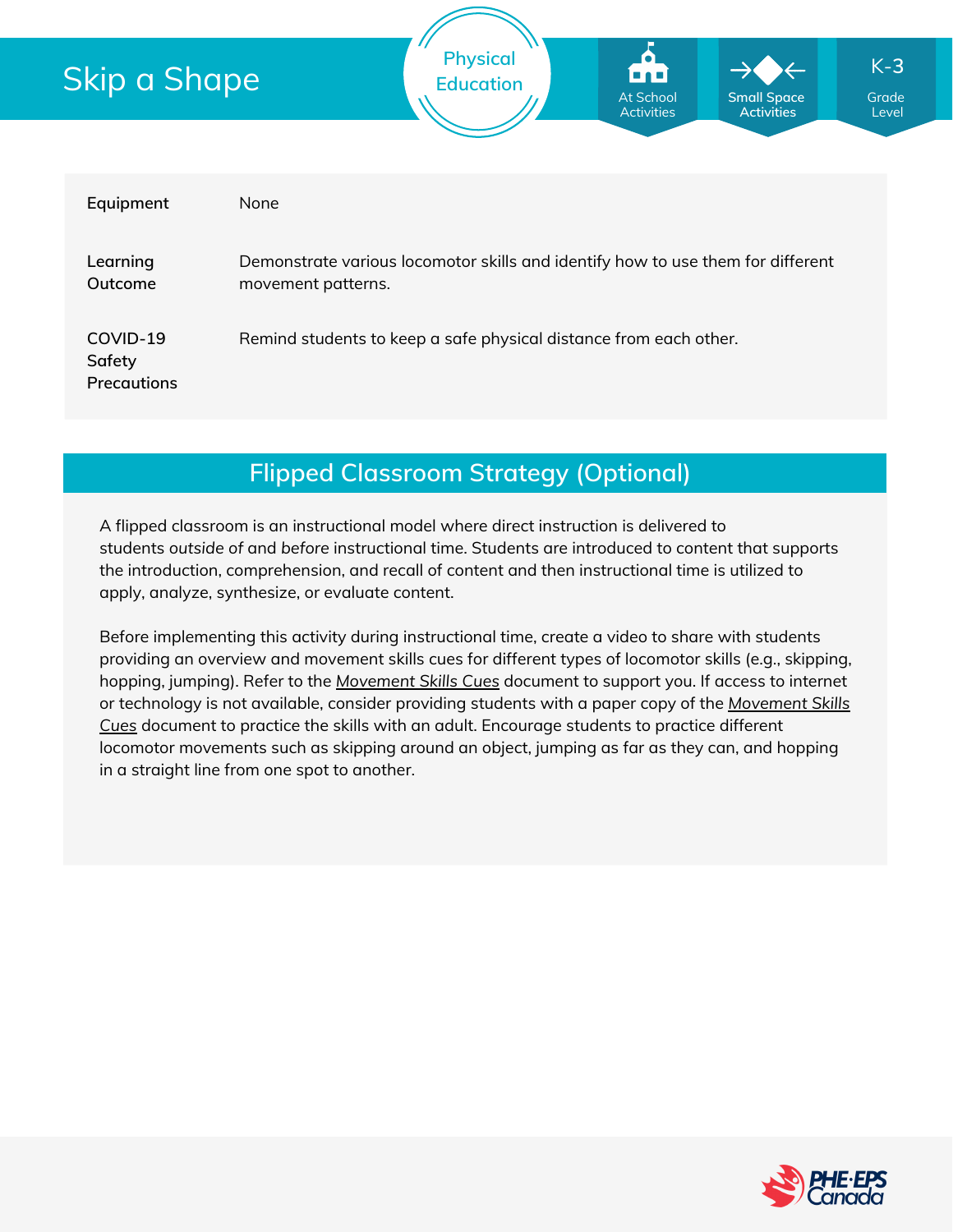# Skip a Shape

**Physical Education** At School Activities

## **Activity Description**

If utilizing a flipped classroom approach, remind students to apply the locomotor movements they learned or reviewed in the video or document. If not utilizing a flipped classroom approach, review the movement skill cues for different types of locomotor skills (e.g., skipping, hopping, jumping). Encourage students to find a safe place away from others and practice different locomotor movements such as skipping around an object, jumping as far as they can, and hopping in a straight line from one spot to another.

Encourage students to find a safe space away from others. If the space being utilized is quite small (e.g. a classroom), consider pairing students to do the movements in the same area at different times. Once one student completes the movement, they wait while the other student completes the movement. Begin by inviting students to skip in a safe space away from others. Call out a shape such as a circle, figure eight or triangle and ask the students to skip this shape two times before returning to skipping in free space. For older students, consider challenging them to skip shapes such as a hexagon, oval, trapezoid, or star.

After a certain amount of time, switch the locomotor skill and ask students to practice jumping and hopping in free space. Continue to call out shapes at different intervals and students jump or hop this shape two times.

## **Physical Education Competencies Reflection Questions**



#### **MOVE**

**Develop psychomotor skills, tactics, and strategies that facilitate a variety of physical activities across diverse environments.**



#### **THINK**

**Develop cognitive skills and strategies for a variety of movement contexts that facilitate critical thinking, decision making, and problem solving.**



**Develop affective skills and strategies that facilitate healthy and safe relationships with themselves, with others, and with their environment.**

#### **ACT**

**Practice behaviour skills and strategies that facilitate movement competence and confidence.**



Reflection is important to support learning during physical education. Consider asking students the reflection questions below and discuss the answers together.

- *Which movement did you find the easiest? Hardest?*
- *Why do you think it is important to practice these skills?*





Grade Level

K-**3**

**Small Space Activities**